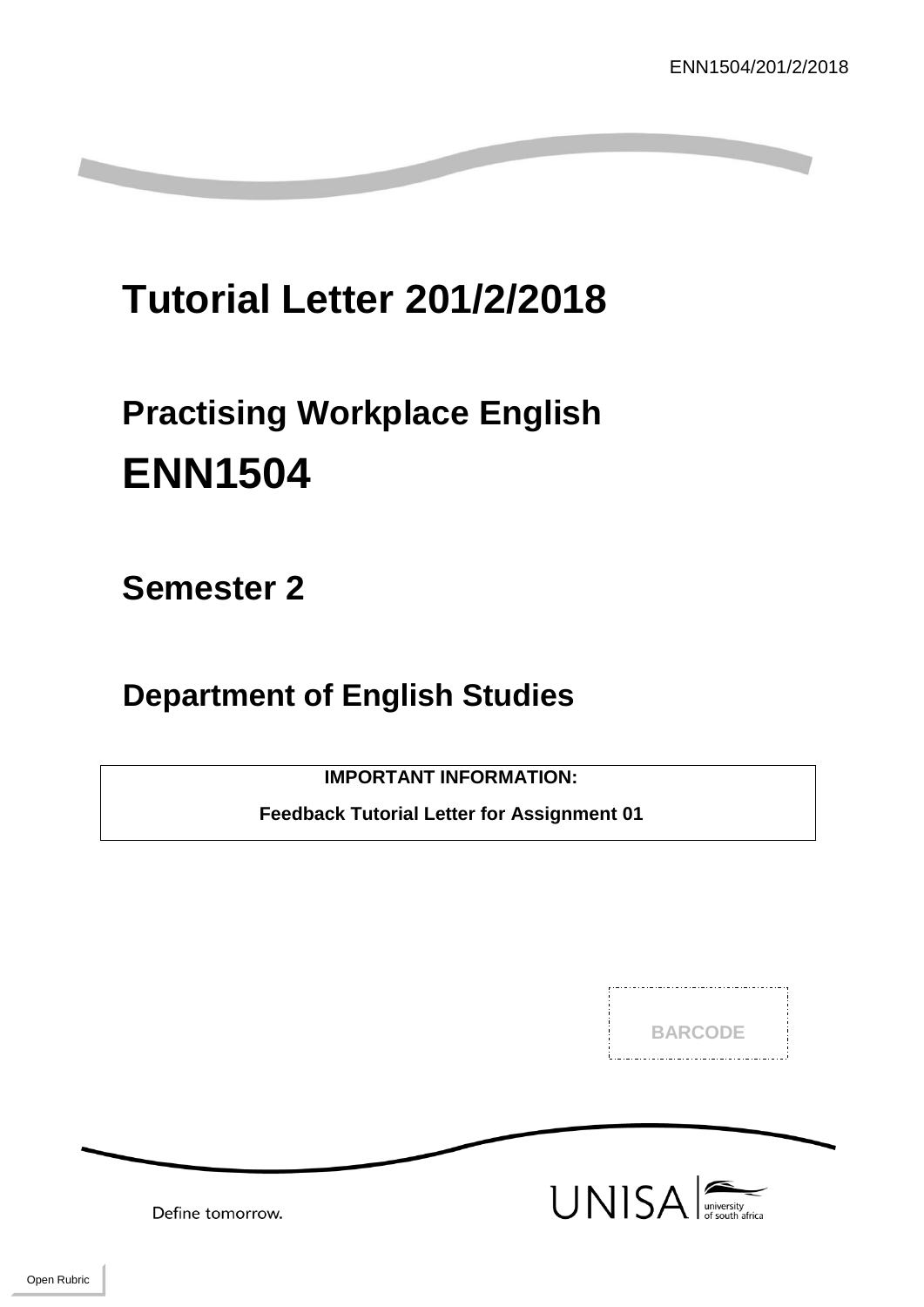### Dear Student

In this tutorial letter, we provide information relating to Assignment 01 and guidelines relating to the October/November examination.

Some of your responses to Assignment 01 were creative and meaningful, with particular emphasis on relevant content, correct structure, appropriate style, register and language usage. However, there were many responses that did not meet these criteria.

We believe that you will find the following comments and sample answers useful in preparing for the forthcoming examinations. Please note that the sample answers are by no means definitive solutions to the assignment questions. Furthermore, each response was marked on its own merit, provided it consistently fulfilled the required criteria for workplace writing correspondence.

# **SECTION A: QUESTION 1**

# **WRITING SKILLS IN WORKPLACE CORRESPONDENCE**

*The purpose of this question is to assess your ability to write an apology. This requires you to do the necessary preparatory reading so that you can answer the question convincingly and adequately. Ask yourself, "Would the intended reader of this document accept this apology?"*

*Work through Unit 1 in the Study Guide and Learning Unit 1 in the Workbook before attempting to answer this question.*

# **BACKGROUND**

You are the Customer Service Manager for Drago Group, an internet security software company. You have been tasked to write an apology to your client, Target Imagery Enterprises.

Target Imagery Enterprises sells cameras with free cloud storage. Drago Group's software is installed on the client's server, but hackers have illegally accessed it. Millions of images and videos have been stolen and the hackers threatened to distribute it on the internet. Fortunately, the Drago Group were able to prevent the hackers from distributing the images and videos.

Mr Kenji Fujiyama, the Chief Executive Officer (CEO) of Target Imagery Enterprises, has demanded an apology and is threatening to take his business elsewhere.

You have drafted a memorandum that will be sent to the client.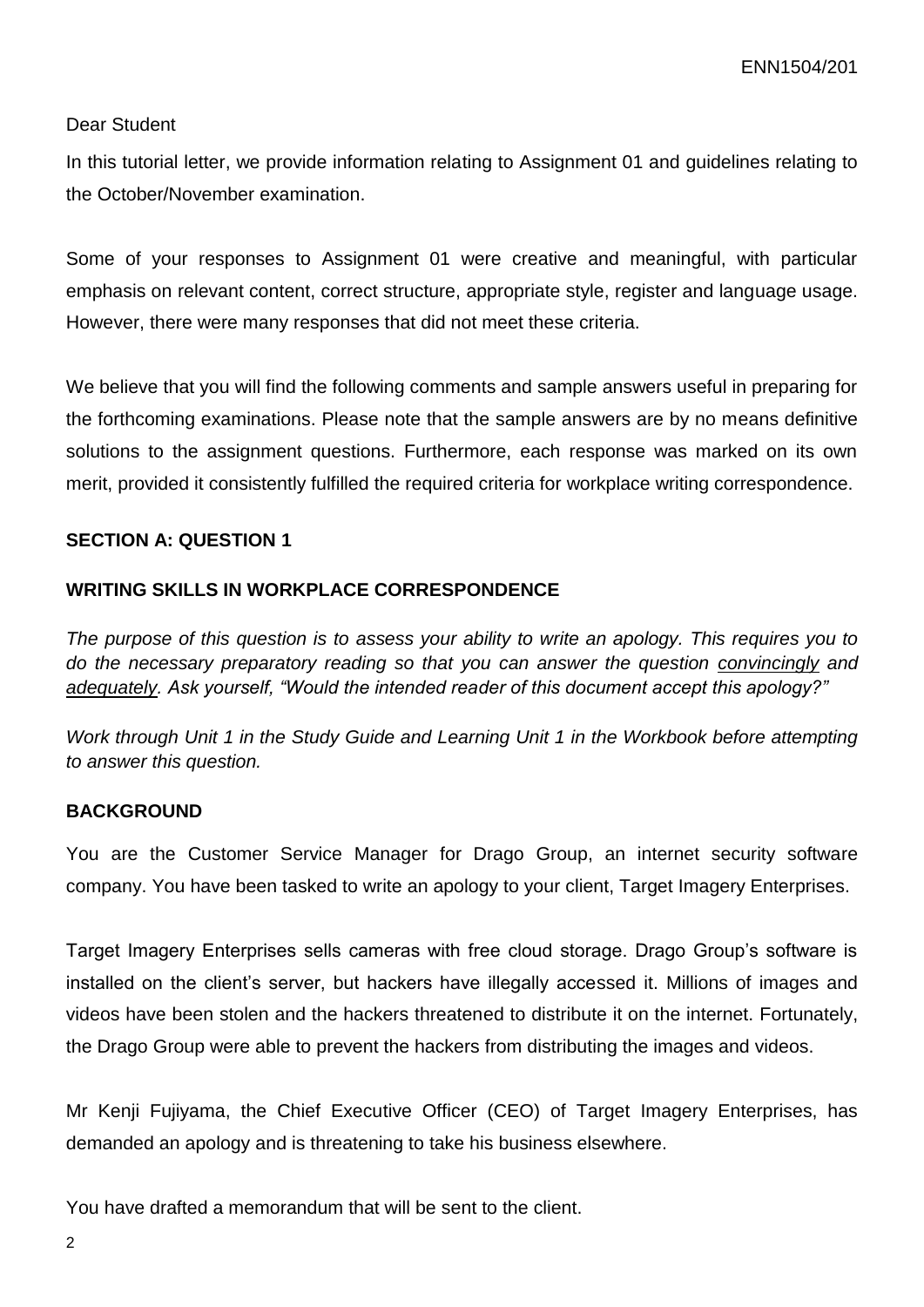# **INSTRUCTIONS**

Read the draft memorandum critically and improve on it by revising, editing and proofreading. This means that you should write an improved version of the memorandum, and may add or leave out information.

In your revised version, you should have grammatically correct English, appropriate style and well-structured paragraphs.

Your answer should not exceed ONE page in length.

#### **DRAFT MEMORANDUM**

To: Target Imagery Enterprises

From: Mr Smith

Subject: So sorry!

I am really really sorry that this has happend. We know that you are upset and we feel badly about it.

We will make amends, we are doing our best to investigate this case to prevent it from hapening again.

Yours Faithfully

Mr Smith.

#### **SUB-TOTAL: 50 MARKS**

#### **ASSIGNMENT FEEDBACK**

For this question, you were assessed in terms of content, context, structure, style, register, language accuracy, editing and proofreading. You may have needed to perform some research on the information technology industry to answer this question adequately. The ability to write to apologise was considered in assessing the merits of each of the criteria mentioned above, in relation to a specific audience and purpose (refer to page 20 of your Study Guide). The style needed to be formal and the tone polite and conciliatory. Refer to pages 6-8 of your Study Guide, which provide general guidelines on the use of appropriate language (grammar), style and register.

Due consideration was also given to responses that adopted the narrative approach with wellstructured paragraphs, correct grammar and sentence structures with a formal register. Research on the legal implications of cloud storage, online distribution and hacking on customer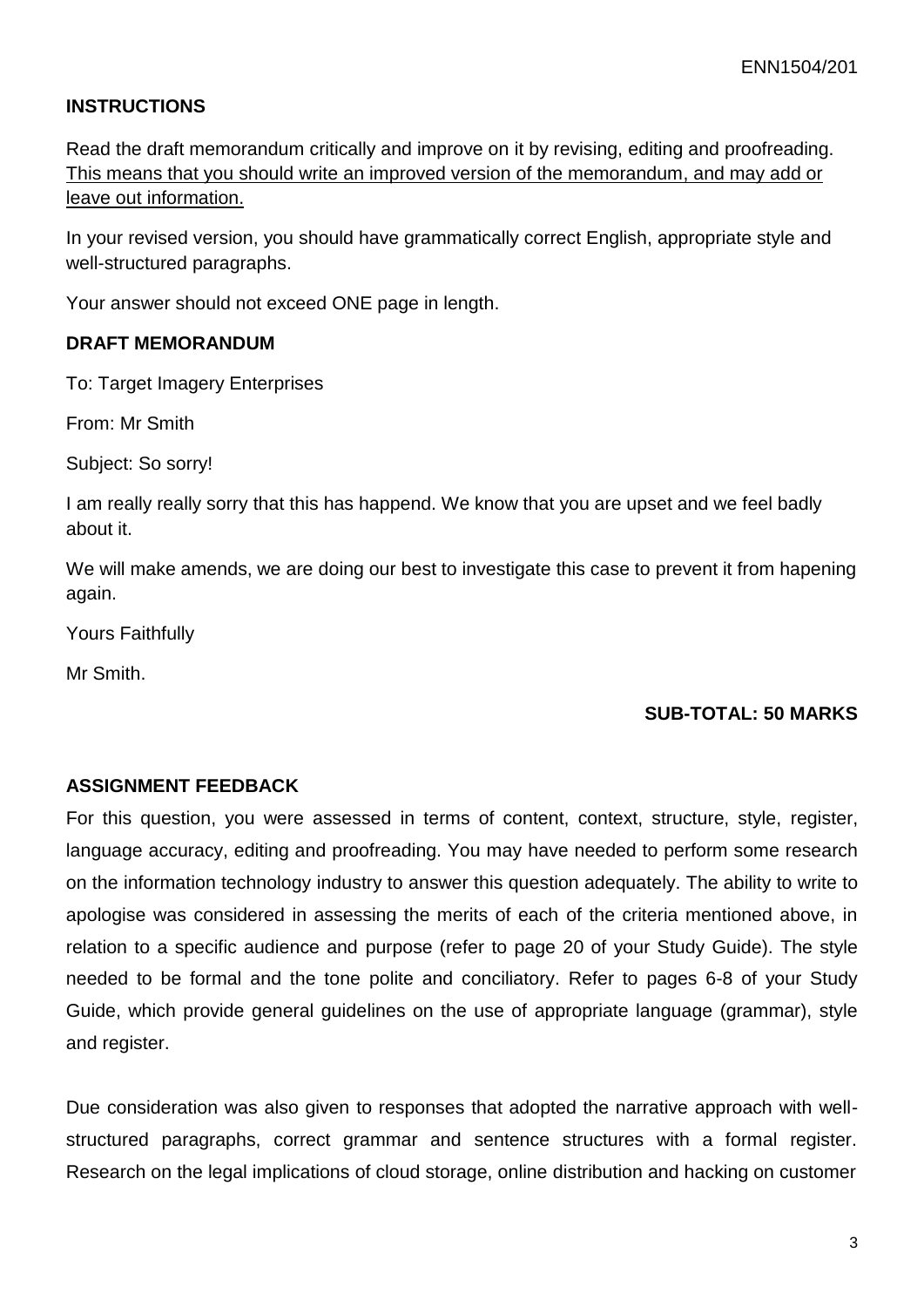service would have benefitted students in addressing the tone and register in restoring the relationship between Target Imagery Enterprises and Drago.

The draft memorandum was fundamentally flawed because:

- The addressee, date and position of Mr Smith are missing.
- The subject of the memorandum is too vaque and informal.
- The language used throughout the memorandum is too informal (it does not appear that the writer is genuinely apologetic).
- There are spelling and punctuation errors.
- The memorandum is incomplete (and thus it is not accurate). The apology comes across as insincere and there is no reason given as to why the client should not to take their business elsewhere.
- In a memorandum, there is no salutation or a complimentary close such as "Yours" faithfully". These are applicable in apologies that are formatted as letters and emails.

In the possible answer outlined below, the structure of a text follows the outline provided below:

- Begin by stating what and why you need to apologise. (paragraph 1)
- Describe the context or background. (paragraph 2)
- Give accurate information in support of your motivation for the client to continue doing business with your company. (paragraph 3)
- Offer possible compensation to the client to restore the client's confidence. (paragraph 4)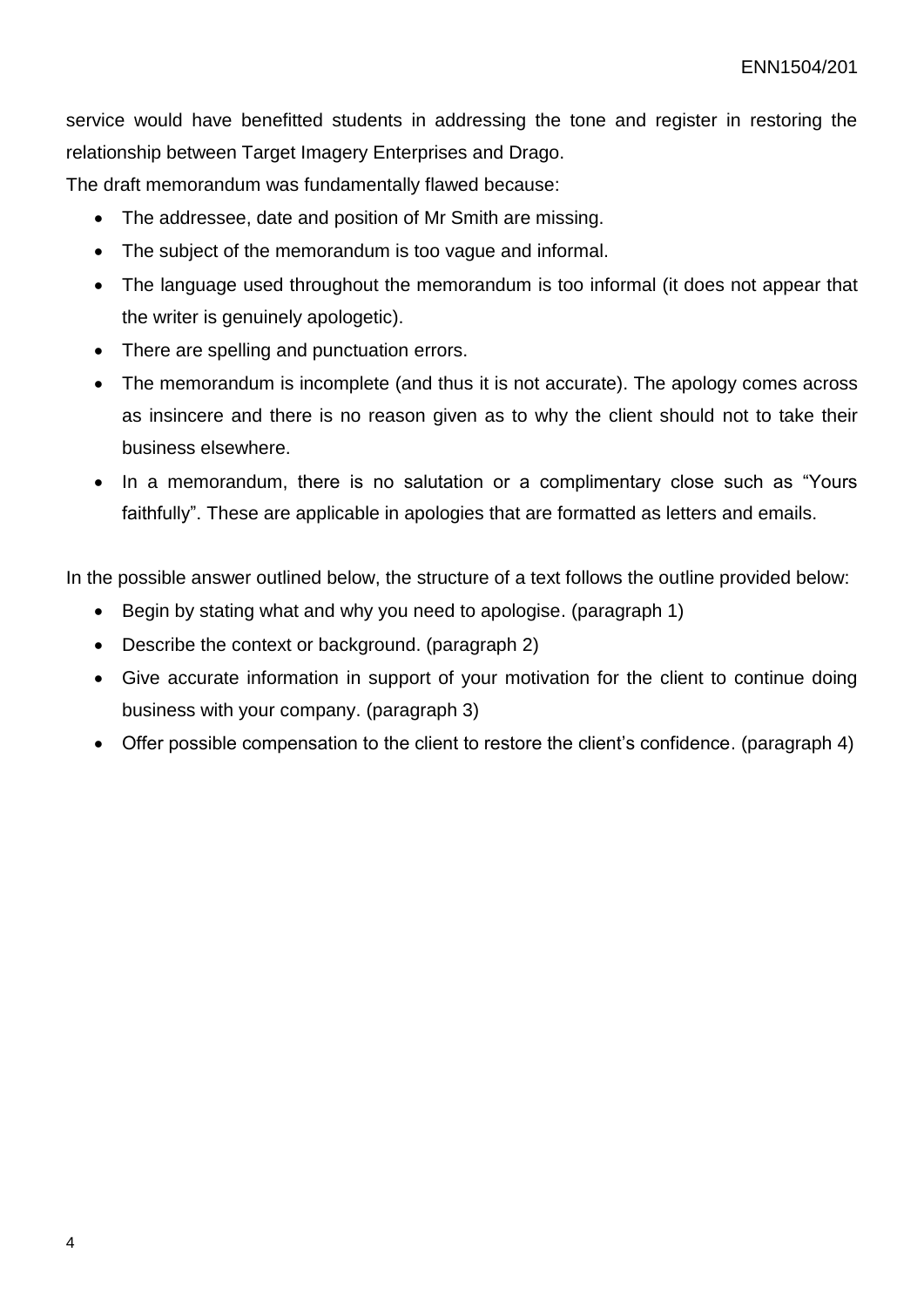# **POSSIBLE ANSWER**

#### **DRAGO GROUP**

#### MEMORANDUM

To: Mr Kenji Fujiyama

Chief Executive Officer (CEO)

From: Mr Smith

Customer Service Manager

Date: 5 August 2018

# **APOLOGY FOR THE DATA THEFT**

We would like to express our sincerest apologies for the recent hacker infraction on your company's server.

We have thoroughly investigated the breach and have identified the problem. The issues have been resolved and we are confident that such occurrences would not recur. We can also assure you that none of your customers' data was distributed on the internet.

We understand that Target Imagery Enterprises no longer trusts Drago Group and wishes to hire another organisation, but we would like to remind you that Drago Group has ensured the security of our customers' data for over two decades. This is the first time that such an event has occurred and we are prepared to take additional security measures to protect the rights of our clients.

As Target Imagery Enterprises is a valued customer, Drago Group offers your company a year's internet protection free of charge. It is hoped that this offer would be accepted as a token of our apology, as well as, our sincere acknowledgment of continuing doing business with Target Imagery Enterprises.

Jeremiah Smith

Customer Service Manager

#### **QUESTION 2**

# **MINUTES OF A MEETING**

*The purpose of this question is to assess your ability to record minutes accurately and objectively, using formal language. This requires you to do the necessary preparatory reading so that you can answer the question adequately.*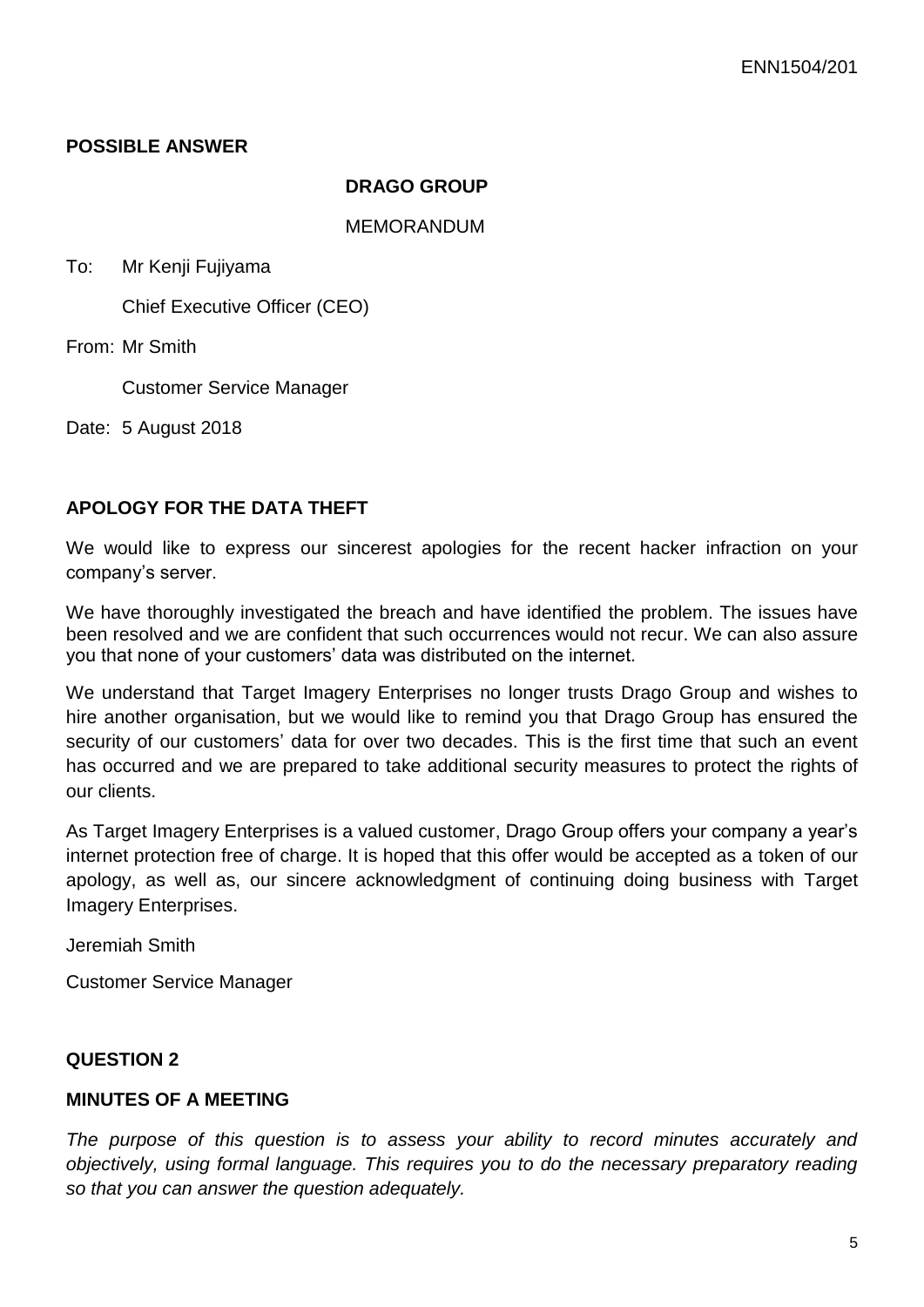*Work through Unit 2 in the Study Guide and Learning Unit 2 in the Workbook before attempting to answer this question.*

# **INSTRUCTIONS**

Read the transcript below (exact words written down) of what was said under agenda items 3.1 of this meeting, presented in the form of a dialogue. Write the minutes of this discussion, which covers only ONE agenda item, and not the whole meeting. This means that the complete format for minutes is not required. Minute the discussion under the following subheading:

#### **3. 1 Gala Night and Award Ceremony**

Remember that in taking minutes we carefully select and summarise information, and make changes to style and grammar. Note that it is usually not necessary to record what each person has said in turn.

Your answer should not exceed ONE page in length.

(Please refer to Tutorial Letter 101 for the transcript.)

### **SUB-TOTAL: 50 MARKS**

**TOTAL: 100 MARKS**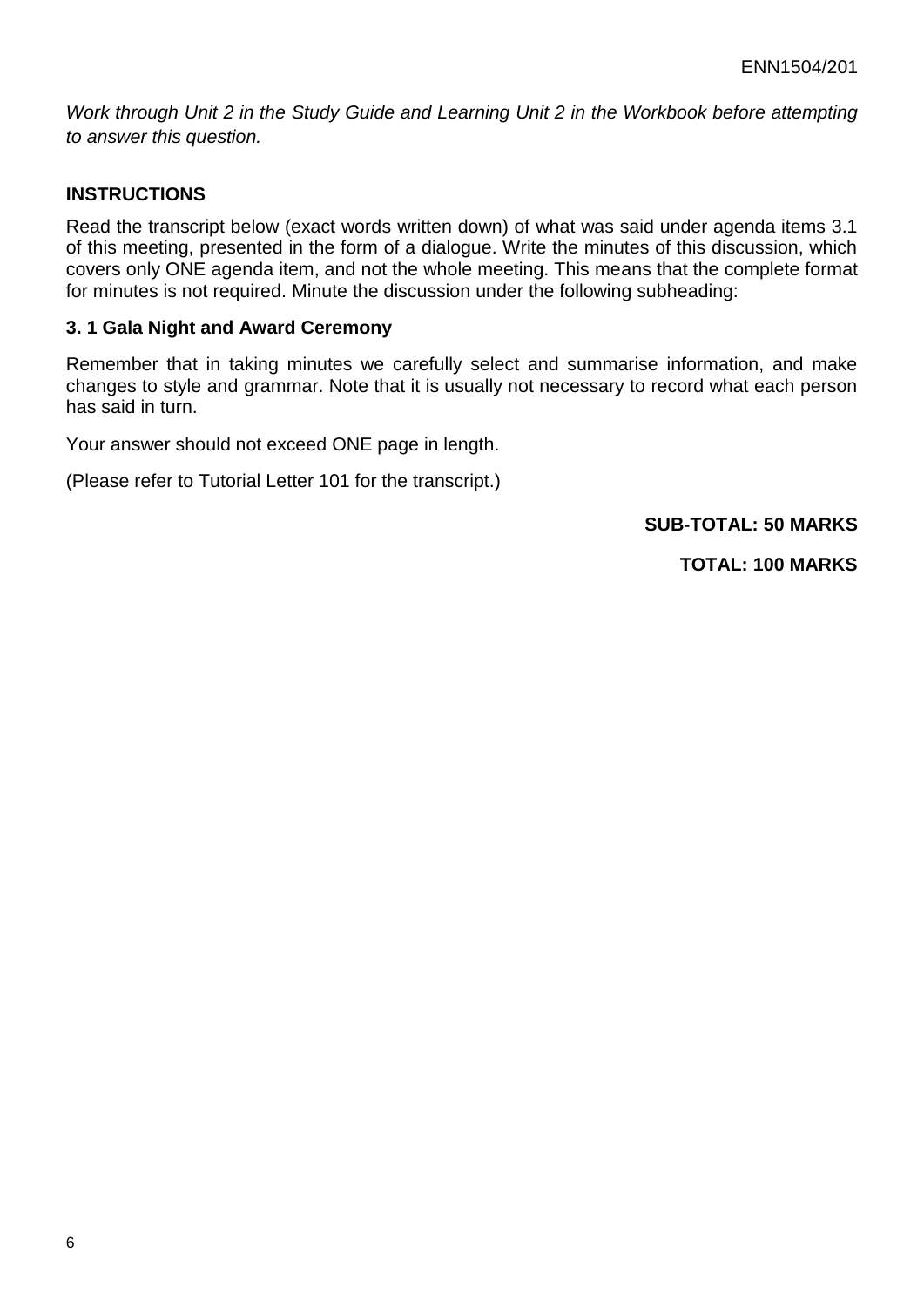# **FEEDBACK**

We have highlighted the key aspects of the instructions. Hence, in Question 2, you were expected to record the minutes of only one of the items discussed at the meeting. Therefore, your competencies in the following were assessed:

- selection of relevant factual information (Content);
- correct and consistent formatting (Structure);
- use of strictly formal business language, reported speech (Style and Register);
- correct grammatical structures(correct tenses, spelling, punctuation, sentence structure).

Whilst we received many responses that reflected a sound understanding of the key criteria in recording minutes accurately, we would like to draw your attention to the following challenges that a few students experienced:

- failure to adhere to the specific instructions given in the question;
- inability to distinguish between relevant and irrelevant information regarding the challenge faced by the company;
- misconception that the use of reported speech in the actual transcript constitutes the minutes;
- inability to record the minutes in past tense;
- inclusion of other items of the minutes such as Welcome, Attendance, and Apologies:
- inconsistencies in the structure of the minutes:
- inaccurate recording of the resolution taken in this segment of the meeting;
- poor presentation- lack of Correctness, Completeness, Coherence, Conciseness and Clarity.
- Failure to use the third person in reporting

Once again, there should be some evidence that the process of editing and proofreading of your revised version of the minutes of a meeting was carried out before the final submission.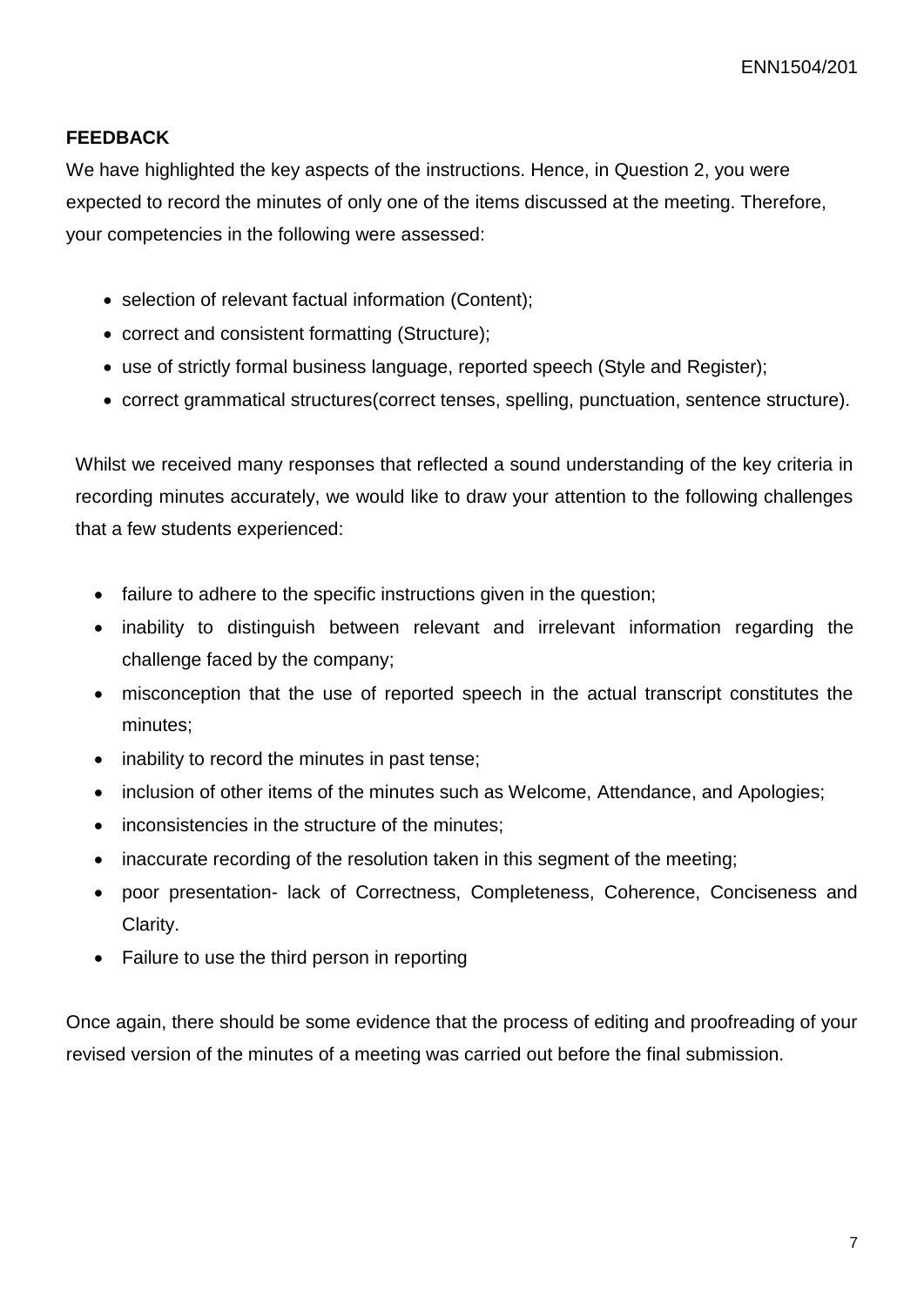### **'POSSIBLE ANSWER**

#### **3.1 Gala Night and Award Ceremony**

- 3.1.1 During the discussion of the item on the Gala Night and Award Ceremony, Mpho requested that members of the board be briefed on the progress of the event.
- 3.1.2 Asnath indicated that the preparations for the event were progressing well and that 90% of the arrangements had been completed. However, the outstanding matter to be dealt with was the gifts. Tikah reported that he had ordered scarves, ties and diaries for all employees of the company and those would be packed before the trip was undertaken.
- 3.1.3 Adams requested more information with regard to the sponsorship for the company's trip to Korea. The Chairman conceded that there were difficulties experienced, but reported that a new sponsorship from Zip-Zap Ando Bank had been secured.
- 3.1.4 Tika's report on the booking of the venue for the Gala Night and Award Ceremony indicated that Three Little Star Hotel would accommodate them for five nights and they would be served three meals: breakfast, lunch and dinner.
- 3.1.5 As a reminder, Asnath suggested that they should prepare their passports on time and prior to finalising the flight bookings.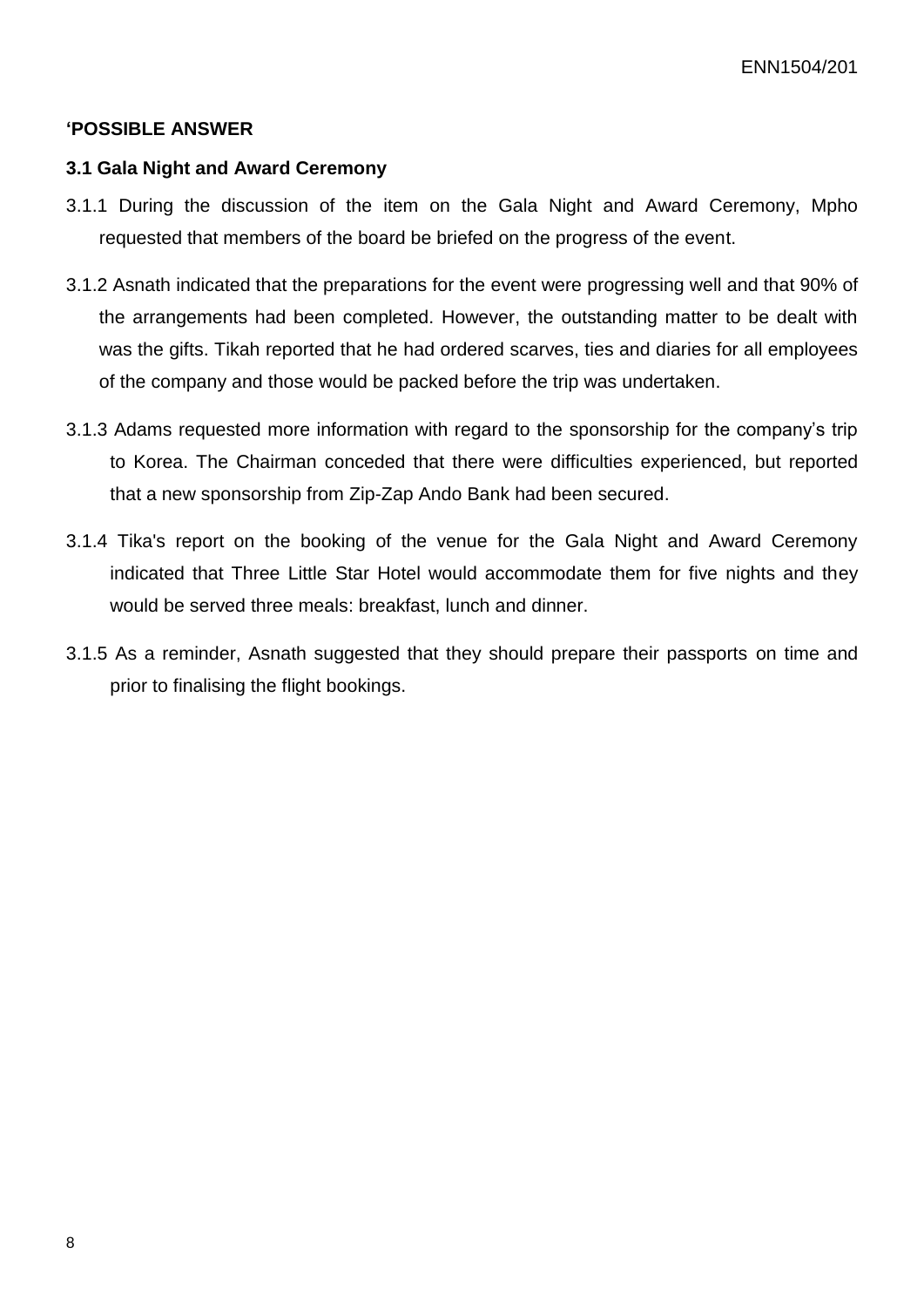$\blacksquare$ 

# **SECTION B EXAMINATION GUIDELINES**

# **ASSESSMENT**

Evaluation of your answers to examination questions will be carried out in much the same way as for assignments. Your marks will be determined by considering the four broad areas reflected in the following table:

| <b>ASSESSMENT CRITERIA</b>                                                                                                                                                                                                                                                       |                                                                                                                                                   |                                                                                           |                                                                                                                              |
|----------------------------------------------------------------------------------------------------------------------------------------------------------------------------------------------------------------------------------------------------------------------------------|---------------------------------------------------------------------------------------------------------------------------------------------------|-------------------------------------------------------------------------------------------|------------------------------------------------------------------------------------------------------------------------------|
| <b>Content</b>                                                                                                                                                                                                                                                                   | <b>Structure and</b><br>organisation                                                                                                              | Language accuracy<br>and editing                                                          | <b>Style and register</b>                                                                                                    |
| The revision of the text<br>as a whole in order to<br>improve the content<br>through the:<br>identification of<br>the main<br>purpose and<br>audience<br>selection of<br>relevant details<br>omission of<br>irrelevant details<br>inclusion of<br>additional<br>relevant details | The revision of the<br>text as a whole in<br>order to improve the<br>structure and the<br>organisation of the<br>information.                     | <b>Technical writing skills</b><br>in using correct<br>language / grammar<br>structure.   | The appropriate level<br>of formality and tone<br>to establish purpose<br>and audience.                                      |
| Criteria to be<br>considered:                                                                                                                                                                                                                                                    | Criteria to be<br>considered:                                                                                                                     | Criteria to be<br>considered:                                                             | Criteria to be<br>considered:                                                                                                |
| correctness<br>(relevancy &<br>accuracy)<br>completeness<br>coherence<br>conciseness<br>clarity                                                                                                                                                                                  | correctness of<br>format<br>logical<br>sequencing/<br>paragraphing/<br>subheadings/<br>visuals<br>(if<br>applicable)<br>handwriting/<br>$\bullet$ | grammar<br>(vocabulary)<br>spelling<br>punctuation<br>sentence<br>structure<br>expression | usage of<br>words/<br>phrases<br>sentence<br>structures<br>punctuation<br>$\bullet$<br>aimed at<br>supporting<br>appropriate |
|                                                                                                                                                                                                                                                                                  | typesetting/<br>layout                                                                                                                            |                                                                                           | style and<br>register                                                                                                        |